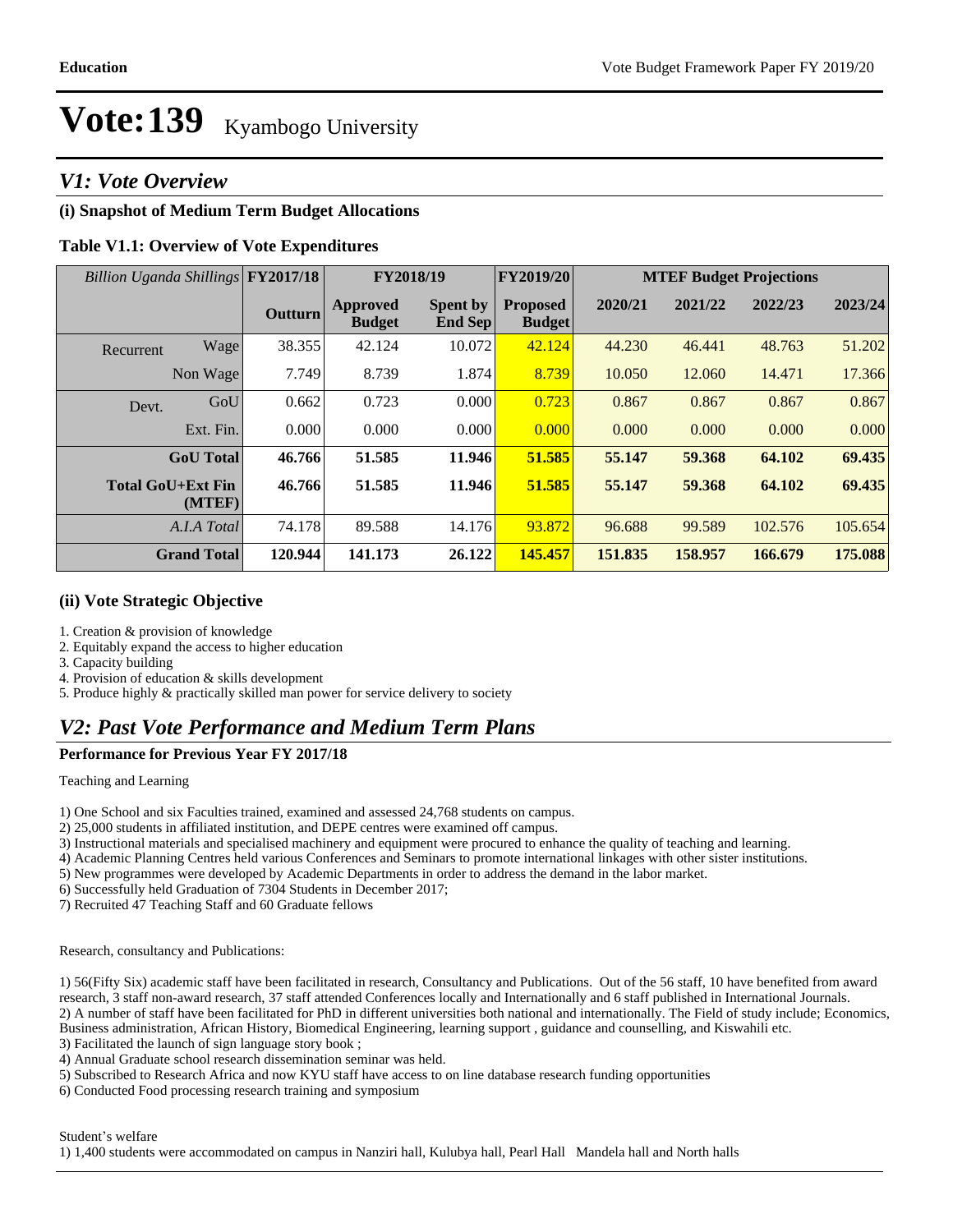Guild services

1) Participated in the 2nd round of Season 6 of the University Football League

2) Participated in the 28th World University Games - Taipei, 3 students were sent.

3) Organised and administered the inter hall sports competitions 2017/18;

4) Participated in the University Floodlights Basketball League. The women team finished in the fourth position while the male team finished in the third position;

5) Participated in the 17th AUUS Games - Ndejje. The University team finished 7th overall out of the 23 Universities that participated in the tournament;

6) Participated in Jinja Scrabble Tournament in Makagwa Jinja. Our team was ranked to division A (Elite Level) from Division B

Community outreach:

1) Carried out Hepatitis and HIV testing and Counselling done for members in the community

- 2) Carried out breast cancer screening and counselling;
- 3) 93 people tested for HIV and were attended to;
- 4) 52 males underwent SMC

Administration and support services

12. Payment of staff salaries and wages including allowances both academic and administrative staff was effected;

13. The University complied with PPDA Guidelines in the procurement processes and a number of procurements were successfully delivered to the Planning Centres.

- 14. Prepared Workpants, Budgets Procurement Plans, Ministerial Policy Statements for the FY 2018/19.
- 15. Policy on outsourcing kitchen catering services including guidelines for implementation was produced and approved by Council.
- 16. A Disability and Special needs Assessment Committee was constituted to spear head the implementation of the Disability policy.
- 17. Increased the number of wireless hotspots from 76 to 126 enabling 18,500,234 students and staff to access internet on daily basis
- 18. Provided 300,345 push and SMS notification and alerts on students payments
- 19. Installed 12Km of fiber optics linking major building of the university to distribute cabled and wireless internet;
- 20. DICTS is operationalized with 14 fulltime staff and 12 temporary staff.
- 21. Operationalization of the Directorate of ICT.
- 22. Capacity building of Administrative staff in various disciplines of Audit, Human Resource, Economic Planning and Budgeting and Finance.

#### Capital projects Performance

- 1) 1st phase of the Central lecture block works at 80 % completion;
- 2) Hall repairs of North, Nanziri, Kulubya, Pearl and Mandela were done;
- 3) Conversion of clay stores into two stanza toilets at ceramics building was done;
- 4) 2,000 chairs for students were ordered and delivered.
- 5) Made final compensation of squatters at Namasiga and Nakagere Potholes filling on the following roads was done;
- a. Kyambogo road which is 852 M and 7,7 width wide.
- b. Senkumba road which is 1023 meters and 5.48 width wide.
- c. Engineering road which is 182 meters with a 4.9 width.
- d. Teacher's road 503 meters with 6.06 width.
- e. Kakumba Road with 202 meters with 5.16 width.
- f. Dinning lane with 101 meters and 5.07 width.
- 6) The following roads were graded with Murruam University.
- a. Mackay road with 806 meters with 6.92 width
- b. Cavers crescent which is 1174 meters with 5.44 width
- c. Kisosonkole road which is 481 meters with 4.53 width
- d. Hallow road which is 464 meters with a 5.42 width
- e. White head rise with 133 meters with a 3.37 width
- 7) Procured one vehicle for the Vice Chancellor;

#### **Performance as of BFP FY 2018/19 (Performance as of BFP)**

<sup>2) 2,574</sup> students were fed in the University

<sup>3)</sup> Fire wood and gas were procured for preparing student food

<sup>4)</sup> Mentorship program inaugurated and mentoring on going.

<sup>5) 38</sup> private hostels visited and meetings held with owners to ensure security to be able to accommodate non-resident students

<sup>6) 16</sup> Interpreters and 27 Guides were appointed and paid allowances to support students with special needs;

<sup>7) 48</sup> students with disability issues were assessed and recommended for support with assistive devices;

<sup>8)</sup> Mentorship training and Guild Leaders induction were held.

<sup>9) 158</sup> students were interviewed and 73 students were recruited and deployed on the student work scheme;

<sup>10) 7,100</sup> pieces of undergraduate gowns procured for 1st year students to be used during ceremonial functions.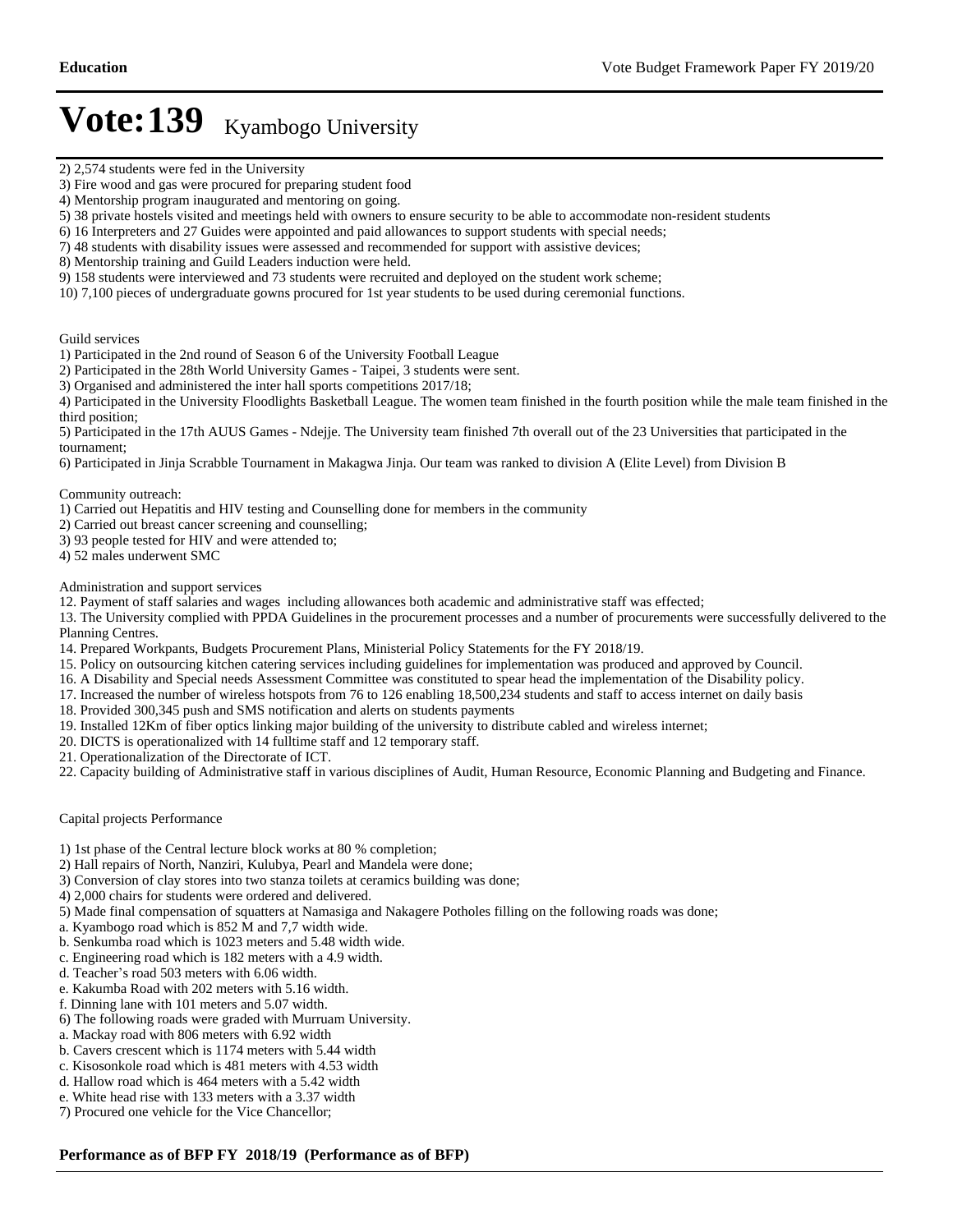- 1) 26,982 students were enrolled for the first semester and taught, trained and examined at course & test level. The total number of male are 14,546 while female is 12,436.
- 2) Out of the 26,982 students, 102 are students with disabilities. 57 are male and 45 are female.
- 3) 10,655 were registered out of whom, 5,449 were male and 5,206 were female;
- 4) 260 post graduate students were supervised and externally examined.
- 5) 3,200 students both male and females were trained and examined at DEPE Centers
- 6) 32,066 female and male students trained and examined at affiliated Institutions.

Research, consultancy, publication and training

1) 83 Academic staff applied for the competitive research grant among which 19 have been selected to be awarded to conduct their research. 8 of them are science related and while 11 are arts related.

2) 9 academic staff were facilitated for their PhD trainings in different universities within east Africa and outside of east Africa. Of the 9 staff facilitated, 7 were male while 2 were females. They are undertaking their PhDs in Kenyatta University, Stellen Bosch University- South Africa, Ardhi University, Dar es salaam, Makerere and University of South Africa;

3) 2 academic staff were facilitated to attend academic conferences, among whom one was a female and the other was male;

4) 26 Administrative staff were facilitated to attend short course trainings, seminars, as well as postgraduate trainings in different fields within East Africa and outside East Africa. Among the 26 staff facilitated, 15 were female while 11 were male.

#### Student welfare:

1) 1,480 female and male students were accommodated on campus in Nanziri hall, Kulubya hall, Pearl Hall Mandella and North halls;

2) 2,274 students were fed in the University, Funds were initiated for payments on to their accounts;

3) 1,376 government sponsored students were paid living out allowances, funds were initiated for payment on to their accounts, but actual payment were effected in October;

4) 158 students were interviewed under the students work scheme where 73 students were recruited and deployed.

5) 7,100 pieces of undergraduate gowns procured, procurement process ongoing.

#### Guild services:

1) The University hosted the east African debate championship;

2) Drafted Kyambogo University Sports scholarship guidelines and the process is ongoing;

- 3) Organised a sports first Aid workshop for sports leaders;
- 4) Participated in the university rugby league;
- 5) Participated in the sports workshop for PWDs;
- 6) Participated in the University football league;
- 7) Organised 1st phase of the inter faculty games i.e. football, tennis, table tennis, basketball, Netball, rugby;
- 8) Participated in the University Floodlights Basketball League.

9) ITCSP;

10) Feeding students;

11) Living out allowances;

#### Administration and support services:

1) Good teaching and learning environment was provided through procurement of assorted instruction and teaching materials, payment of salaries and wages;

- 2) Well managed procurement and disposal processes in the University;
- 3) Consideration and approval of committee reports by appointments board;

4) Quality assurance unit monitored processes, procedures in administration of exams in 8 PTCs located in Masindi, Kampala, Masaka and Lira; 5) Scouting of exams for NTCs and PTCs was conducted successfully;

- 6) Constituted the Gender Equality Committee and the Gender Technical Working Group were constituted and meetings conducted.
- 7) Gender awareness creation were conducted to a total of 241(154 male and 87 female) students; 56 to Student's leadership (47 male and 9 female); 58 (40 male and 18 female) Deans/Heads of academic departments/administrative units;
- 8) A total of 6,420 female and male staff and students were medically examined and treated;
- 9) Drugs were procured to cater for both male and female staff and students
- 10) Stationery to facilitate medical services was procured
- 11) Laboratory reagents were procured and delivered.
- 12) Approximately 3,000 1st year students were medically examined and certified for medical fitness.
- 13) The medical Centre provided curative and preventive services to a population;
- 14) Enhance the university security with outdoor CCTVs;
- 15) Upgrading of e-Kampus system to Academic Information Management System (AIMS)

Teaching and learning: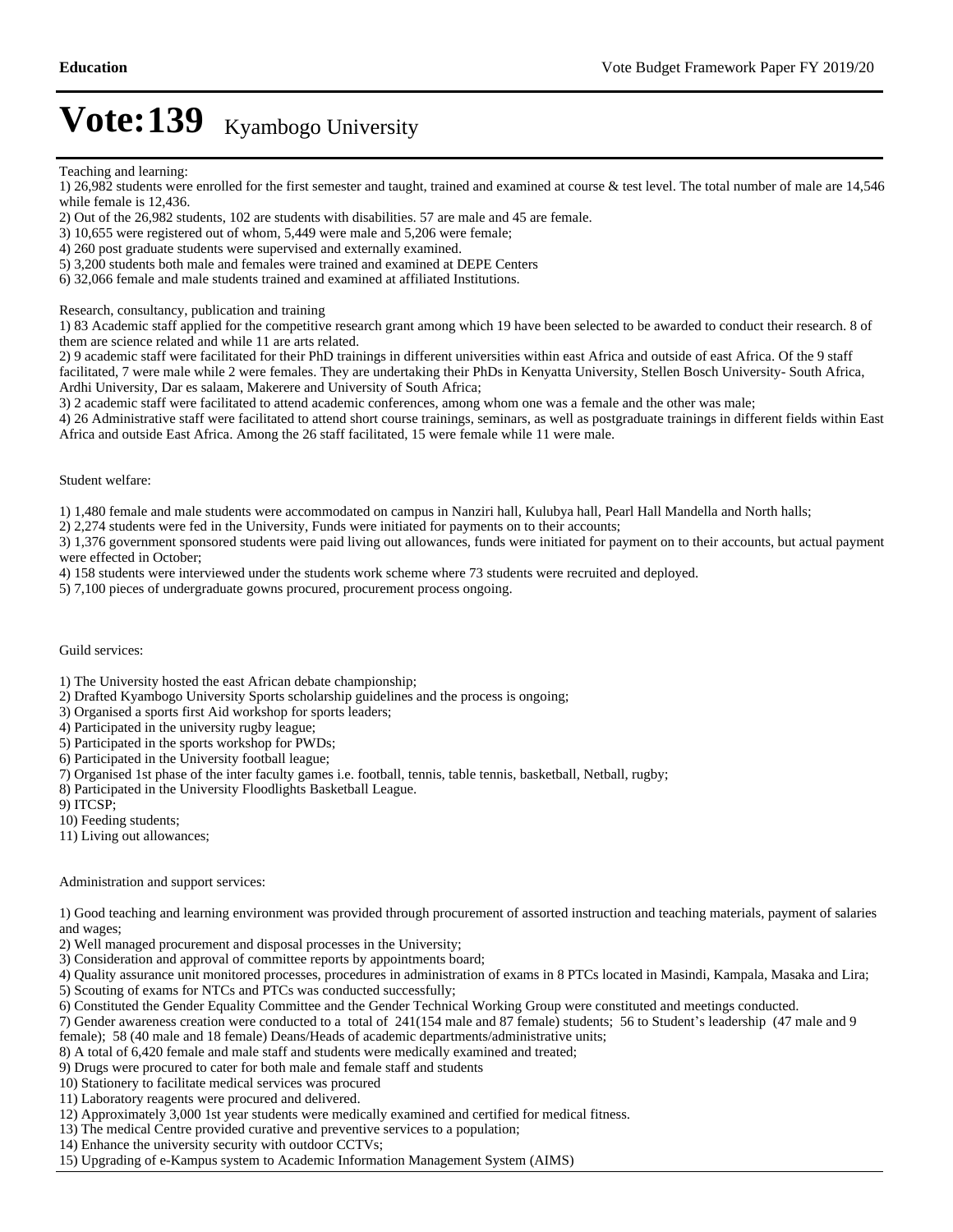16) Increased the number of wireless hotspots from 76 to 126 enabling 18,500,234 students and staff to access internet on daily basis;

17) Supporting government with a Central Accounting and Educational Management Systems for Higher Education;

18) Helped with integration of IFMS to AIMS with 15 Banks

Capital Performance:

1) Central lecture block 98 % completion to the 1st phase using AIA funds;

2) Renovations of lands and Architectural block is at initial stage of the procurement process;

3) Specifications and BOQs prepared and submitted to commence the procurement process for roads works for the stretch from Seventh day Adventist church to the New E library;

4) Procurement of four vehicles and two motor cycles is in the procurement process at LPO level, two vehicles for two senior female staff and two male senior staff;

5) Procurement of a tractor for the Department of agriculture is in the procurement process at LPO level;

6) Networking for the New  $e$  – library block works are ongoing;

7) Assorted ICT equipment's were procured to include;

a. One lap top for Gender mainstreaming, 10 flash discs of 16 GB, 2 PCs of Anti-Virus

b. One Sam sung tablet galaxy Tab E,  $3$  UPS 'S, 3 external hard drives, were procured for the Dean, faculty of Engineering;

c. One HP printer and one Techno Droid Pad were procured for DEPE;

d. One techno smart phone and one laptop were procured for the Dean of Students office;

e. One HP LaserJet enterprise M506, one projector Epson EB-S05, and one HP laptop were procured for the department of History in faculty of arts;

f. One HP printer and one laptop were procured for the sports office;

g. One Hp laptop, one external hard disc, one UPS were procured for the quality assurance office.

### **FY 2019/20 Planned Outputs**

The University shall prioritize expenditure in accordance with the NRM manifesto, Education sector strategic plan, NDP II and the University strategic plan focus Areas which are;

1) Teaching and Training enhanced

- 2) Research, innovations and Knowledge Generation improved
- 3) Physical infrastructure, facilities and ICT Development improved

4) Institutional Development enhanced

5) Strategic Marketing of the University undertaken

#### **Medium Term Plans**

1. Increasing on office space for lecturers;

2. Total rehabilitation of road network in the University;

- 3. Increase funding towards research;
- 4. Increasing on teaching space;
- 5. Removal of asbestos on University facilities;

6. Enhancing on security through street lighting and access gate control systems facilities within the University

#### **Efficiency of Vote Budget Allocations**

1) Sensitization of staff on financial related matters and issues of the PFMA;

2) Mentoring staff and stakeholders in work plan, procurement plan and budget implementation;

3) Ensuring that procurements are made in line with the PPDA guidelines and policies;

4) Ensuring that funds are spent on the core functions of the University in line with approved planning and budgeting documents of the University

#### **Vote Investment Plans**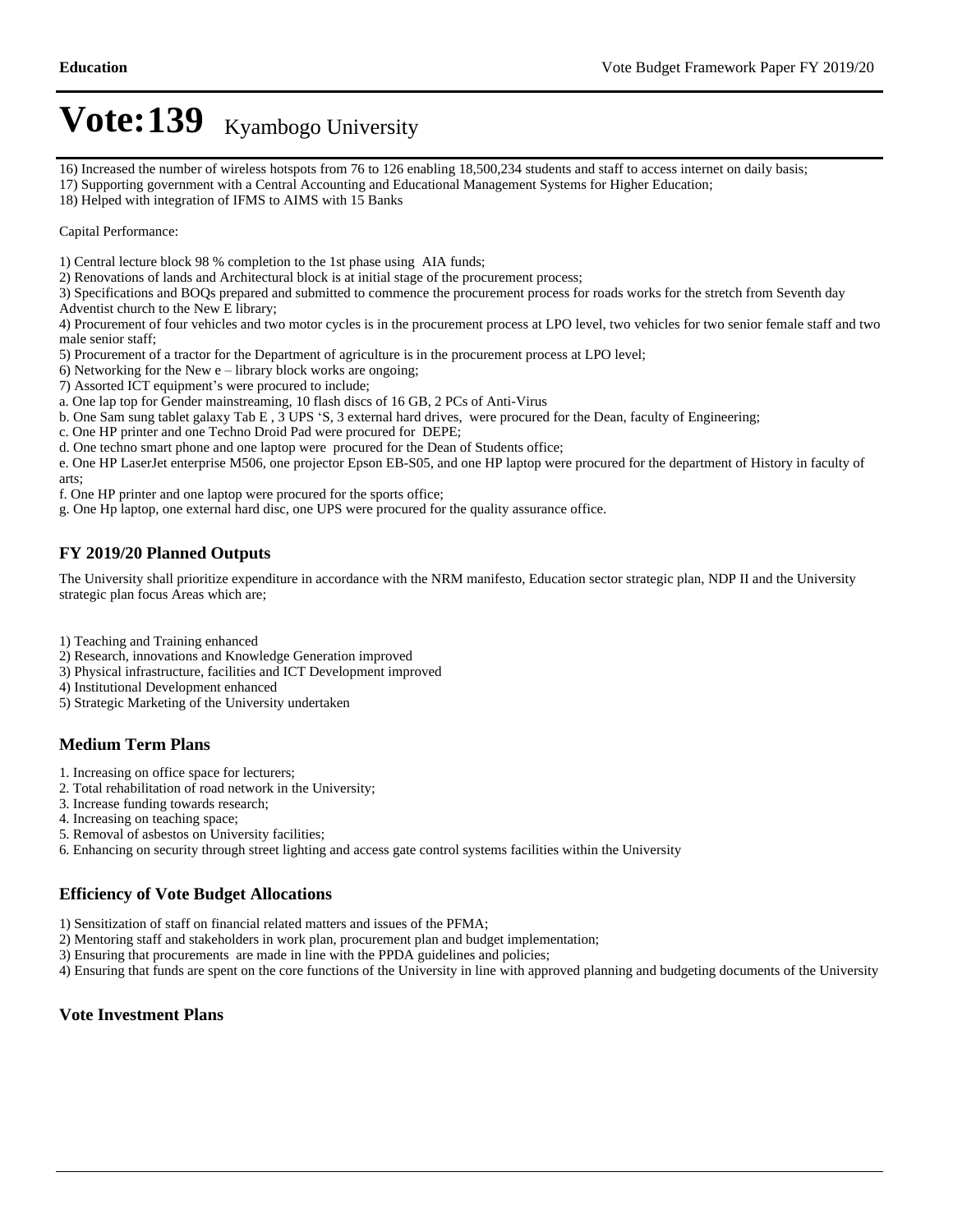Planned Capital Investment for FY 2019/20:

2) Continuous Overhaul of the Sewage system in the University; [ugx 500,000,000].

4) Furniture and fixtures for academic and administrative; [ugx 484,720,000]

5) Procurement of specialised Machinery and equipment;  $[ugx 475,500,000]$  this includes, GIS equipment's, equipment's for the

disability support centre, DEPE Disability equipment's to be used by BEPE and DEPE students etc.

6) Purchase of office and ICT equipment; [ugx 687, 753,000]

7) ICT infrastructure; [ugx 500,000,000]

8) Construction office block, planting of trees and installation of hedges with a fence in Namasiga and Nakagere; [ugx 250,000,000]

9) Sanitation: This will Rehabilitation of existing water borne Toilets as well as construction of new ones (University wide).

10) Construction of a security wall on the Business incubation Centre [ugx 183,728,050]

11) Renovations of the existing sports facility in east end into a multipurpose court to have disability sports facilities. [ugx 250,000,000]

12) Removal of asbestos roof and replacing with iron sheets on the finance store; [ugx 60,000,000]

#### **Major Expenditure Allocations in the Vote for FY 2019/20**

<sup>1)</sup> Completion of Central Lecture Block to be ready for use; [ugx 8bn]

<sup>3)</sup> Construction of Roads with Drainages within the University; [ugx 1 bn]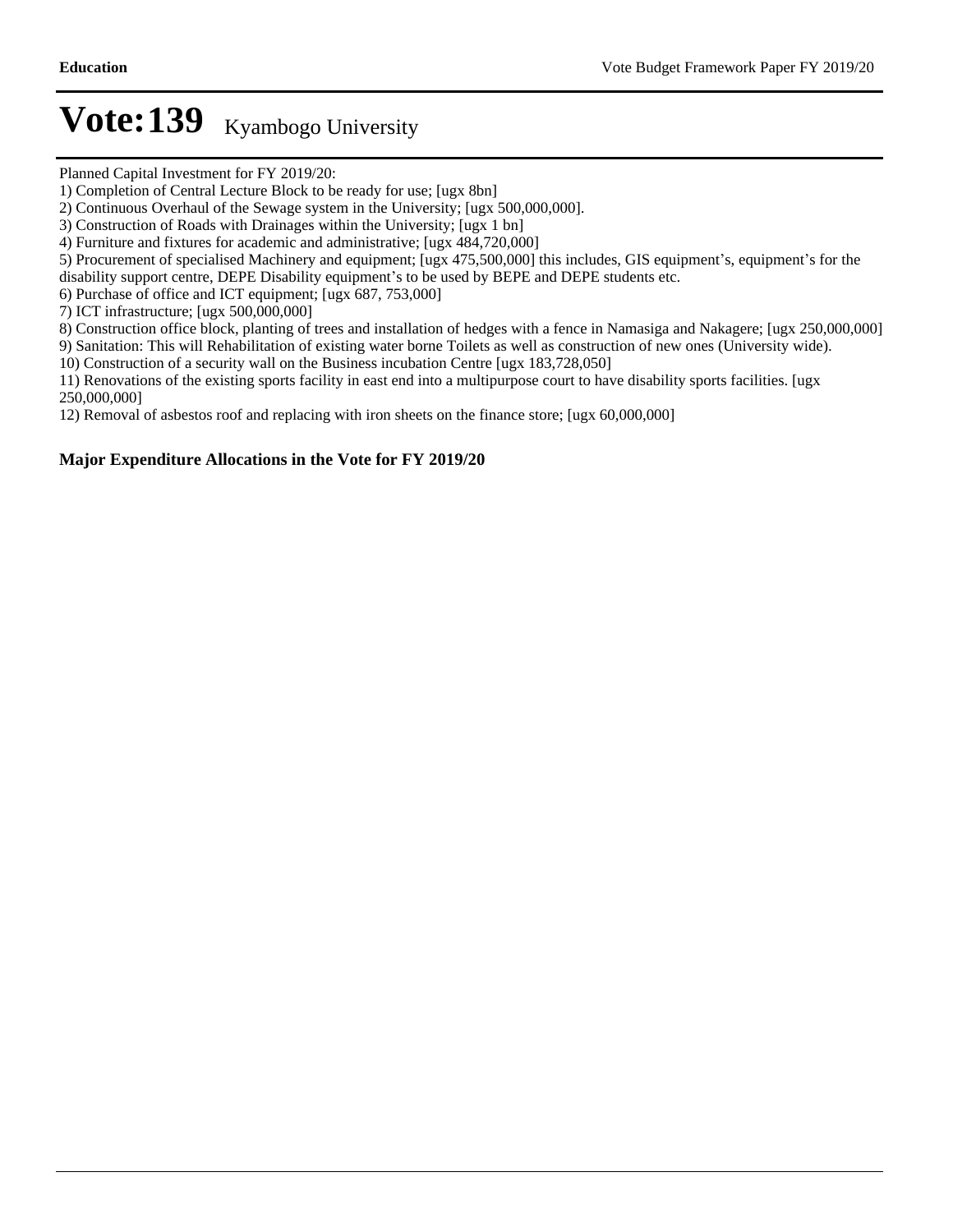The University shall prioritize expenditure in the FY 2019/20 in accordance to the NRM Manifesto, NDP II 2015/16 - 2019/20 and University strategic plan  $2015/16 - 2019/20$  focus areas which are and will cost UGX145,457,285,002 ;

1) Teaching and Training: (This will cater for both female and male students): activities related to teaching and training in the University shall cost (Ugx 57,166,658,132).

This priority includes:

a) payments for salaries, allowances for teaching, academic workshops,

b) procurement of Instructional Materials, Software and specialised equipment for graduate students,

c) develop new graduate and undergraduate programs which shall aid in skilling the students,

d) Take deliberate effort to promote gender and equity responsiveness, promote ICTs innovations for safe, inclusive and equitable education.

e) The University will also conduct a gender terrain which will inform the development of a Gender Mainstreaming Strategic Plan.

2) Research, innovations and Knowledge Generation: planned activities under this thematic area shall cost (Ugx 2,808,251,000), this includes, research conferences for staff, award and non-award research, writing of research journals and competitive research grants which competitive in nature for all staff in the university. This budget line item has also taken into account efforts to promote scientific and ICT innovations in form of writing proposals to fund the Lecturers who are innovative.

3) Physical infrastructure, facilities and ICT Development: planned activities under this thematic area Shall cost (Ugx 12,930,701,050). (This shall cater for;

a) Non-residential Buildings such as Central lecture Block, fencing of Namasiga  $-$ Nakagere to secure the land  $\&$  including the construction of an office block.

b) Construction of three water borne toilets of 10 stances each at Barclays library, North Hall, Home Economics and Agriculture, this will help to improve the poor sanitation for all male and female stakeholders of the University,

c) renovations and completion of existing Toilets such as SOME and Nanziri,

d) payment for photocopying services for the University by MFI,

e) ICT Innovations such as Bandwidth enhancement, procurement of lab and office computers, inclusive ICT infrastructure facilities, this Budget Line Item shall cater for all categories);

f) Upgrading of roads,

4) Institutional Development: planned activities under this thematic area shall cost (Ugx. 2,913,900,000), this will cater for;

a) Staff development for both female and male academic and administrative staff and shall ensure that there is gender equity in distribution of funds. Staff Development includes Facilitating female and male staff to undertake Masters and PhD programs in various categories as well as short courses and conferences

b) Workshops & Seminars on gender, quality assurance etc.

5) Strategic Marketing: planned activities under this thematic area shall cost (Ugx 741,800,000). This includes marketing of the university at local and international level, annual exhibitions, and procurement of calendars, banners, brochures, corporate social responsibility, programme advertisements and other advertisements.

6) Administration and support services: planned activities under this thematic area shall cost (Ugx 54,307,266,845). This shall include funds to cater for;

a) Payment of salary for male and female administrative staff,

b) funds to cater for the Disability support,

c) Gender mainstreaming activities, Environment activities,

d) HIV/ AIDs activities,

e) Medical insurance activities,

f) Reviewing of Kyambogo University strategic plan FY 2020/21  $-$  2024/25

g) Payment of utilities, maintenance costs for vehicles, machinery & equipment's, fuel costs, internet costs,

h) Disability support activities etc.

7) Guild services. Guild services shall cost: (UGX. 13,882,951,408). The activities involved in this thematic area include;

a) Induction of guild leadership,

b) Recruitment of students both females and males on student work scheme,

c) Counselling and guidance activities,

d) Payment of ITCSP (industrial training, college and school practice) to cater for both female and male students,

e) Sports activities both local and international games,

f) Facilitating university cultural gala,

g) Payment of leaving out allowances and

h) Feeding of female and male students, guild projects and activities.

8) Outreach Services: This budget line item shall cost (UGX 705,756,567). The activities in this area shall include outreach activities conducted by the medical centre such as safe male circumcision etc and other planning centres.

#### **V3: PROGRAMME OUTCOMES, OUTCOME INDICATORS AND PROPOSED BUDGET ALLOCATION**

#### **Table V3.1: Programme Outcome and Outcome Indicators**

**Programme : 51 Delivery of Tertiary Education**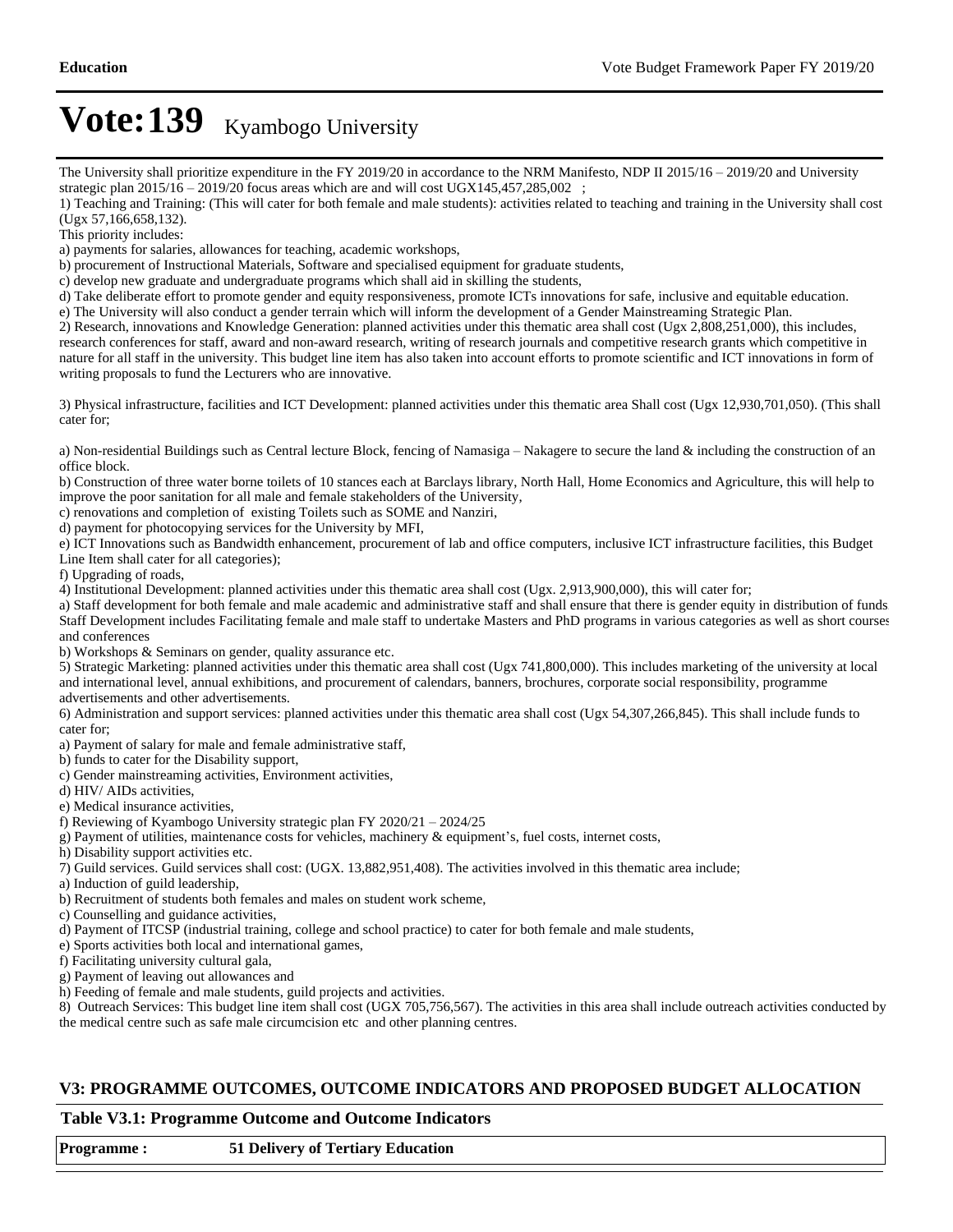| <b>Programme Objective:</b>                                                     | 1. Creation & promotion of knowledge<br>2. Equitably expand the access to higher education<br>3. Capacity building<br>4. Provision of education & skills development<br>5. Produce highly & practically skilled man power for service delivery to society<br>6. Spearhead applied Research |                          |                                            |  |     |                          |                          |                          |  |
|---------------------------------------------------------------------------------|--------------------------------------------------------------------------------------------------------------------------------------------------------------------------------------------------------------------------------------------------------------------------------------------|--------------------------|--------------------------------------------|--|-----|--------------------------|--------------------------|--------------------------|--|
| <b>Responsible Officer:</b>                                                     | Charles Okello                                                                                                                                                                                                                                                                             |                          |                                            |  |     |                          |                          |                          |  |
| <b>Programme Outcome:</b>                                                       | Having competent human resource , increased number of quality graduates with employable skills.                                                                                                                                                                                            |                          |                                            |  |     |                          |                          |                          |  |
|                                                                                 | <b>Sector Outcomes contributed to by the Programme Outcome</b>                                                                                                                                                                                                                             |                          |                                            |  |     |                          |                          |                          |  |
| 1. Improved delivery of relevant and quality education and sports at all levels |                                                                                                                                                                                                                                                                                            |                          |                                            |  |     |                          |                          |                          |  |
| 2. Improved proficiency and basic life skills                                   |                                                                                                                                                                                                                                                                                            |                          |                                            |  |     |                          |                          |                          |  |
|                                                                                 | <b>Performance Targets</b>                                                                                                                                                                                                                                                                 |                          |                                            |  |     |                          |                          |                          |  |
| <b>Programme Performance Indicators (Output)</b>                                |                                                                                                                                                                                                                                                                                            | 2017/18<br><b>Actual</b> | 2018/19<br>Q <sub>1</sub><br><b>Actual</b> |  |     | 2019/20<br><b>Target</b> | 2020/21<br><b>Target</b> | 2021/22<br><b>Target</b> |  |
| · Equitable enrolment & graduation at tertiary<br>level                         |                                                                                                                                                                                                                                                                                            |                          | $\Omega$                                   |  |     | 9,000                    | 10,000                   | 12,000                   |  |
| • Research, publications & innovations rolled out                               |                                                                                                                                                                                                                                                                                            | 5                        |                                            |  | 35  | 40                       | 45                       |                          |  |
| • National, regional & global ranking of<br>universities                        |                                                                                                                                                                                                                                                                                            | 80%                      |                                            |  | 95% | 97%                      | 100%                     |                          |  |

### **Table V3.2: Past Expenditure Outturns and Medium Term Projections by Programme**

| Billion Uganda shillings          | 2017/18        | 2018/19       |                                             | 2019/20       | <b>MTEF Budget Projections</b> |         |         |         |
|-----------------------------------|----------------|---------------|---------------------------------------------|---------------|--------------------------------|---------|---------|---------|
|                                   | <b>Outturn</b> | <b>Budget</b> | <b>Approved Spent By Proposed</b><br>End O1 | <b>Budget</b> | 2020/21                        | 2021/22 | 2022/23 | 2023/24 |
| Vote: 139 Kyambogo University     |                |               |                                             |               |                                |         |         |         |
| 51 Delivery of Tertiary Education | 47.426         | 51.585        | 11.946                                      | 51.585        | 55.147                         | 59.368  | 64.102  | 69.435  |
| Total for the Vote                | 47.426         | 51.585        | 11.946                                      | 51.585        | 55.147                         | 59.368  | 64.102  | 69.435  |

### **V4: SUBPROGRAMME PAST EXPENDITURE OUTTURNS AND PROPOSED BUDGET ALLOCATIONS**

#### **Table V4.1: Past Expenditure Outturns and Medium Term Projections by SubProgramme**

| Billion Uganda shillings                            | 2017/18               |                       | 2018/19                       | 2019/20                          |         | <b>Medium Term Projections</b> |         |         |
|-----------------------------------------------------|-----------------------|-----------------------|-------------------------------|----------------------------------|---------|--------------------------------|---------|---------|
|                                                     | <b>Outturn Budget</b> | <b>Approved Spent</b> | $ {\bf By}$<br><b>End Sep</b> | <b>Proposed</b><br><b>Budget</b> | 2020/21 | 2021/22                        | 2022/23 | 2023/24 |
| <b>Programme: 51 Delivery of Tertiary Education</b> |                       |                       |                               |                                  |         |                                |         |         |
| 01 Headquarter                                      | 46.765                | 50.863                | 11.946                        | 50.863                           | 54.280  | 58.501                         | 63.235  | 68.567  |
| 0369 Development of Kyambogo University             | 0.662                 | 0.723                 | 0.000                         | 0.723                            | 0.867   | 0.867                          | 0.867   | 0.867   |
| <b>Total For the Programme: 51</b>                  | 47.426                | 51.585                | 11.946                        | 51.585                           | 55.147  | 59.368                         | 64.102  | 69.435  |
| Total for the Vote :139                             | 47.426                | 51.585                | 11.946                        | 51.585                           | 55.147  | 59.368                         | 64.102  | 69.435  |

N / A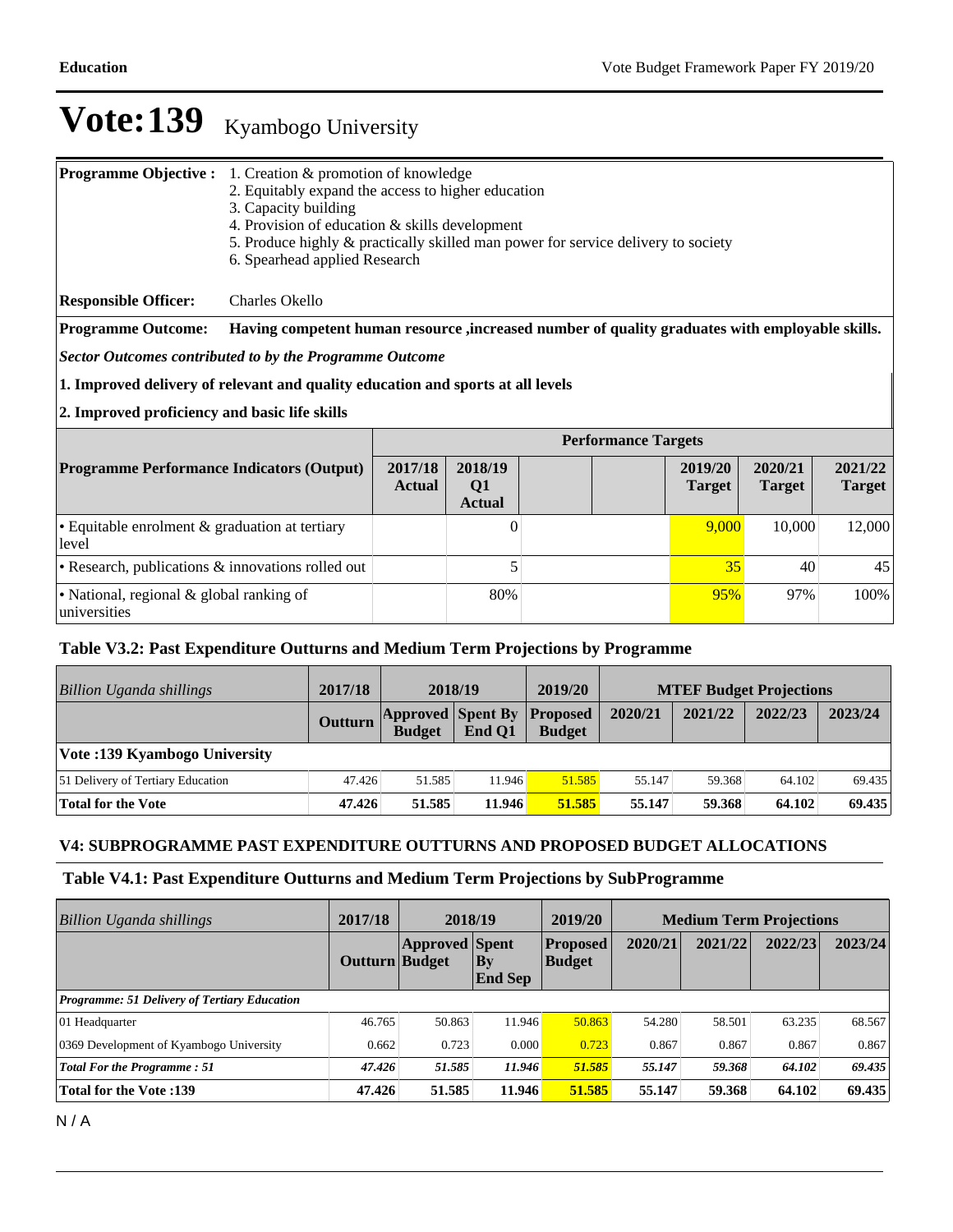### **Table V4.3: Major Capital Investment (Capital Purchases outputs over 0.5Billion)**

| FY 2018/19                                                                                                                                                                    | FY 2019/20 |                                                                                                                                                                                                                                                                                                                                                                                                                                                                |                                                                                                                     |  |
|-------------------------------------------------------------------------------------------------------------------------------------------------------------------------------|------------|----------------------------------------------------------------------------------------------------------------------------------------------------------------------------------------------------------------------------------------------------------------------------------------------------------------------------------------------------------------------------------------------------------------------------------------------------------------|---------------------------------------------------------------------------------------------------------------------|--|
| <b>Appr. Budget and Planned Outputs</b>                                                                                                                                       |            | <b>Expenditures and Achievements</b><br>by end Sep                                                                                                                                                                                                                                                                                                                                                                                                             | <b>Proposed Budget and Planned Outputs</b>                                                                          |  |
| Vote 139 Kyambogo University                                                                                                                                                  |            |                                                                                                                                                                                                                                                                                                                                                                                                                                                                |                                                                                                                     |  |
| Programme: 51 Delivery of Tertiary Education                                                                                                                                  |            |                                                                                                                                                                                                                                                                                                                                                                                                                                                                |                                                                                                                     |  |
| Project: 0369 Development of Kyambogo University                                                                                                                              |            |                                                                                                                                                                                                                                                                                                                                                                                                                                                                |                                                                                                                     |  |
| Output: 72 Government Buildings and Administrative Infrastructure                                                                                                             |            |                                                                                                                                                                                                                                                                                                                                                                                                                                                                |                                                                                                                     |  |
| 1. Central lecture block completed<br>2. Medical centre annex completed<br>3. Innovations and Entrepreneurship centre<br>established                                          |            | 1) Central lecture block 98 %<br>completion to the 1st phase using<br>AIA funds;<br>2) Renovations of lands and<br>Architectural block is at initial<br>stage of the procurement process;<br>3) Specifications and BOQs<br>prepared and submitted to<br>commence the procurement process<br>for roads works for the stretch from<br>Seventh day Adventist church to<br>the New E library;<br>4) Medical centre annex still at<br>design stage of the building. | <b>Central Lecture Block completed and</b><br>being used for teaching space, conference<br>rooms and offices        |  |
| <b>Total Output Cost(Ushs</b><br>Thousand):                                                                                                                                   | 3.000      | 1.426                                                                                                                                                                                                                                                                                                                                                                                                                                                          | 8.000                                                                                                               |  |
| Gou Dev't:                                                                                                                                                                    | 0.663      | 0.000                                                                                                                                                                                                                                                                                                                                                                                                                                                          | 0.663                                                                                                               |  |
| Ext Fin:                                                                                                                                                                      | 0.000      | 0.000                                                                                                                                                                                                                                                                                                                                                                                                                                                          | 0.000                                                                                                               |  |
| $A.I.A$ :                                                                                                                                                                     | 2.337      | 1.426                                                                                                                                                                                                                                                                                                                                                                                                                                                          | 7.337                                                                                                               |  |
| <b>Output: 73 Roads, Streets and Highways</b>                                                                                                                                 |            |                                                                                                                                                                                                                                                                                                                                                                                                                                                                |                                                                                                                     |  |
| 1. potholes repaired within the university roads<br>2. drainage repaired<br>3. less than one Km of one of the roads tarmacked<br>or paved (road to Art and design department) |            | • Road works of the stretch from<br>seventh day Adventist church to the (road from special needs to New<br>New e Library is at Initiation stage,<br>request for works submitted to the<br>accounting officer to procure a<br>contractor for works                                                                                                                                                                                                              | 1. Upgraded road from murrum to Tarmac<br>engineering block and architect block)<br>2. Improved Drainage & Potholes |  |
| <b>Total Output Cost(Ushs</b><br>Thousand):                                                                                                                                   | 1.000      | 0.086                                                                                                                                                                                                                                                                                                                                                                                                                                                          | 1.000                                                                                                               |  |
| Gou Dev't:                                                                                                                                                                    | 0.000      | 0.000                                                                                                                                                                                                                                                                                                                                                                                                                                                          | 0.000                                                                                                               |  |
| Ext Fin:                                                                                                                                                                      | 0.000      | 0.000                                                                                                                                                                                                                                                                                                                                                                                                                                                          | 0.000                                                                                                               |  |
| A.I.A:                                                                                                                                                                        | 1.000      | 0.086                                                                                                                                                                                                                                                                                                                                                                                                                                                          | 1.000                                                                                                               |  |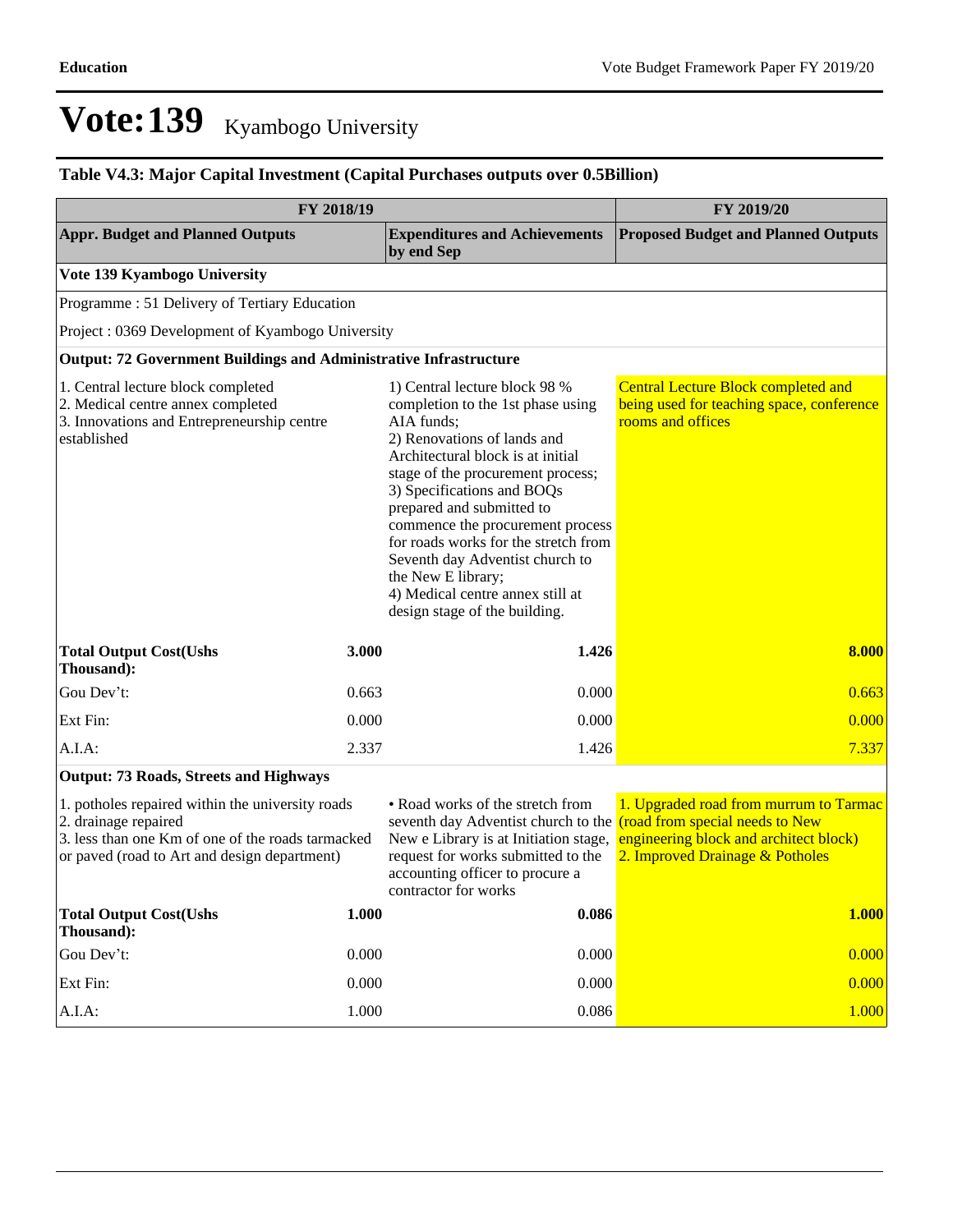### **Output: 75 Purchase of Motor Vehicles and Other Transport Equipment**

| 1. Three vehicles procured for the University<br>officials<br>2. One tractor for the faculty of Vocational studies<br>procured<br>8 motorcycles procured<br>Three vehicles procured for the University officials b) One Sam sung tablet galaxy Tab | 1) Assorted ICT equipment's were<br>procured to include;<br>a) One lap top for Gender<br>mainstreaming, 10 flash discs of 16<br>GB, 2 PCs of Anti-Virus<br>E, 3 UPS 'S, 3 external hard<br>drives, were procured for the<br>Dean, faculty of Engineering;<br>c) One HP printer and one Techno<br>Droid Pad were procured for<br>DEPE;<br>d) One techno smart phone and one<br>laptop were procured for the Dean<br>of Students office;<br>e) One HP LaserJet enterprise<br>M506, one projector Epson EB-<br>S05, and one HP laptop were<br>procured for the department of<br>History in faculty of arts;<br>f) One HP printer and one laptop<br>were procured for the sports office;<br>g) One Hp laptop, one external<br>hard disc, one UPS were procured<br>for the quality assurance office.<br>Two Motor cycles are being<br>procured for the security section<br>and the procurement process is<br>ongoing<br>1) Four vehicles are in the<br>procurement place, return of Bid<br>shall be on 1st November, 2018;<br>2) Tractor is at procurement level<br>return of Bid shall be on 1st<br>November, 2018; | One vehicle for the School of<br><b>Management and Entrepreneurship</b><br>procured and in place |       |
|----------------------------------------------------------------------------------------------------------------------------------------------------------------------------------------------------------------------------------------------------|-----------------------------------------------------------------------------------------------------------------------------------------------------------------------------------------------------------------------------------------------------------------------------------------------------------------------------------------------------------------------------------------------------------------------------------------------------------------------------------------------------------------------------------------------------------------------------------------------------------------------------------------------------------------------------------------------------------------------------------------------------------------------------------------------------------------------------------------------------------------------------------------------------------------------------------------------------------------------------------------------------------------------------------------------------------------------------------------------------------------|--------------------------------------------------------------------------------------------------|-------|
| <b>Total Output Cost(Ushs</b><br>Thousand):                                                                                                                                                                                                        | 1.160                                                                                                                                                                                                                                                                                                                                                                                                                                                                                                                                                                                                                                                                                                                                                                                                                                                                                                                                                                                                                                                                                                           | 0.000                                                                                            | 0.200 |
| Gou Dev't:                                                                                                                                                                                                                                         | 0.000                                                                                                                                                                                                                                                                                                                                                                                                                                                                                                                                                                                                                                                                                                                                                                                                                                                                                                                                                                                                                                                                                                           | 0.000                                                                                            | 0.000 |
| Ext Fin:                                                                                                                                                                                                                                           | 0.000                                                                                                                                                                                                                                                                                                                                                                                                                                                                                                                                                                                                                                                                                                                                                                                                                                                                                                                                                                                                                                                                                                           | 0.000                                                                                            | 0.000 |
| A.I.A:                                                                                                                                                                                                                                             | 1.160                                                                                                                                                                                                                                                                                                                                                                                                                                                                                                                                                                                                                                                                                                                                                                                                                                                                                                                                                                                                                                                                                                           | 0.000                                                                                            | 0.200 |
| Output: 76 Purchase of Office and ICT Equipment, including Software                                                                                                                                                                                |                                                                                                                                                                                                                                                                                                                                                                                                                                                                                                                                                                                                                                                                                                                                                                                                                                                                                                                                                                                                                                                                                                                 |                                                                                                  |       |
|                                                                                                                                                                                                                                                    |                                                                                                                                                                                                                                                                                                                                                                                                                                                                                                                                                                                                                                                                                                                                                                                                                                                                                                                                                                                                                                                                                                                 | <b>Assorted office and ICT equipment</b><br>procured                                             |       |
| <b>Total Output Cost(Ushs</b><br>Thousand):                                                                                                                                                                                                        | 0.365                                                                                                                                                                                                                                                                                                                                                                                                                                                                                                                                                                                                                                                                                                                                                                                                                                                                                                                                                                                                                                                                                                           | 0.000                                                                                            | 0.688 |
| Gou Dev't:                                                                                                                                                                                                                                         | 0.000                                                                                                                                                                                                                                                                                                                                                                                                                                                                                                                                                                                                                                                                                                                                                                                                                                                                                                                                                                                                                                                                                                           | 0.000                                                                                            | 0.000 |
| Ext Fin:                                                                                                                                                                                                                                           | 0.000                                                                                                                                                                                                                                                                                                                                                                                                                                                                                                                                                                                                                                                                                                                                                                                                                                                                                                                                                                                                                                                                                                           | 0.000                                                                                            | 0.000 |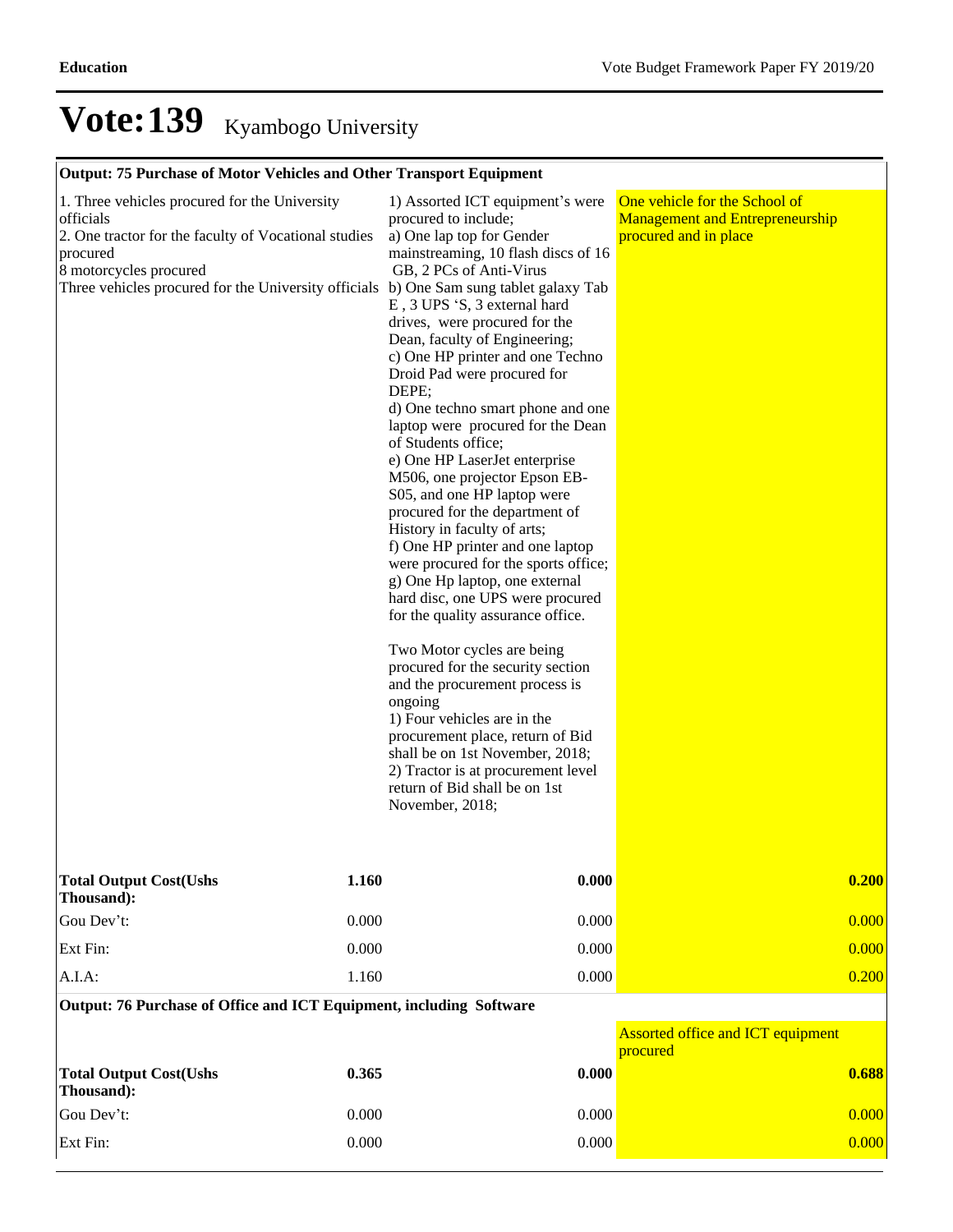| A.I.A:                                                                                                                                     | 0.365                                                                                                                                                                                                                                                                                                     | 0.000                                                                                                                               | 0.688                                                                                                                                                                                                |  |  |  |  |  |
|--------------------------------------------------------------------------------------------------------------------------------------------|-----------------------------------------------------------------------------------------------------------------------------------------------------------------------------------------------------------------------------------------------------------------------------------------------------------|-------------------------------------------------------------------------------------------------------------------------------------|------------------------------------------------------------------------------------------------------------------------------------------------------------------------------------------------------|--|--|--|--|--|
| Output: 77 Purchase of Specialised Machinery & Equipment                                                                                   |                                                                                                                                                                                                                                                                                                           |                                                                                                                                     |                                                                                                                                                                                                      |  |  |  |  |  |
| Assorted machinery procured for the academic and Requests for One Kiln and one<br>administrative departments                               |                                                                                                                                                                                                                                                                                                           | block digester for the faculty of<br>vocational studies submitted to<br>procurement to PDU                                          | Specialized machinery and equipment to<br>enhance the teaching and learning<br>specialized machinery and equipment to<br>enhance the teaching and learning<br>procured                               |  |  |  |  |  |
| <b>Total Output Cost(Ushs</b><br>Thousand):                                                                                                | 0.795                                                                                                                                                                                                                                                                                                     | 0.114                                                                                                                               | 0.476                                                                                                                                                                                                |  |  |  |  |  |
| Gou Dev't:                                                                                                                                 | 0.000                                                                                                                                                                                                                                                                                                     | 0.000                                                                                                                               | 0.000                                                                                                                                                                                                |  |  |  |  |  |
| Ext Fin:                                                                                                                                   | 0.000                                                                                                                                                                                                                                                                                                     | 0.000                                                                                                                               | 0.000                                                                                                                                                                                                |  |  |  |  |  |
| A.I.A:                                                                                                                                     | 0.795                                                                                                                                                                                                                                                                                                     | 0.114                                                                                                                               | 0.476                                                                                                                                                                                                |  |  |  |  |  |
| <b>Output: 79 Acquisition of Other Capital Assets</b>                                                                                      |                                                                                                                                                                                                                                                                                                           |                                                                                                                                     |                                                                                                                                                                                                      |  |  |  |  |  |
| 1. Renovations of buildings done<br>2. ICT infrastructural Development procured<br>complete overhaul of sewage system in the<br>University | 1) Networking for the New $e -$<br>library block works are ongoing;<br>2) Renovations of lands and<br>architectural block is at initiation<br>stage;<br>3) Renovation of Econ and<br>statistics department is at initiation<br>stage;<br>4) Renovation of Kulubya and pearl<br>halls at initiation stage; |                                                                                                                                     | Health and sanitation enhanced within the<br>University<br>Improved building infrastructures within<br>and outside the University premises<br>Security on the Business incubation<br>center improved |  |  |  |  |  |
|                                                                                                                                            |                                                                                                                                                                                                                                                                                                           | Sewage overhaul phase two is at<br>initiation stage, requests submitted<br>to Accounting officer for<br>procurement of a contractor |                                                                                                                                                                                                      |  |  |  |  |  |
| <b>Total Output Cost(Ushs</b><br>Thousand):                                                                                                | 3.231                                                                                                                                                                                                                                                                                                     | 0.208                                                                                                                               | 2.083                                                                                                                                                                                                |  |  |  |  |  |
| Gou Dev't:                                                                                                                                 | 0.000                                                                                                                                                                                                                                                                                                     | 0.000                                                                                                                               | 0.000                                                                                                                                                                                                |  |  |  |  |  |
| Ext Fin:                                                                                                                                   | 0.000                                                                                                                                                                                                                                                                                                     | 0.000                                                                                                                               | 0.000                                                                                                                                                                                                |  |  |  |  |  |
| A.I.A:                                                                                                                                     | 3.231                                                                                                                                                                                                                                                                                                     | 0.208                                                                                                                               | 2.083                                                                                                                                                                                                |  |  |  |  |  |

### *V5: VOTE CHALLENGES FOR 2019/20 AND ADDITIONAL FUNDING REQUESTS*

#### **Vote Challenges for FY 2019/20**

1) Limited resource envelope from central government especially on capital development which leads to heavy dependency on AIA resources 2) There is late release of funds which disrupts planned procurements of planned activities like procurement of assorted instructional materials for academic planning centres, this disrupts implementation of planned interventions

3) Under staffing leading to over dependency on part time staff for both science lecturers and Non science lecturers

4) High level of domestic arrears for both teaching claims and suppliers which impact on the University budgets and implementation of its activities. The issue of domestic arrears is a big challenge to manage due to inadequate cash flow and high costs of goods and services

5) Inadequate sewage system and sanitation facilities that cannot accommodate the increasing number of students within the University.

6) Limited office space for teaching staff

7) Limited funding towards research activities in the University

8) The presence of asbestos sheets on some structures in the University, which pose a health hazard to the community.